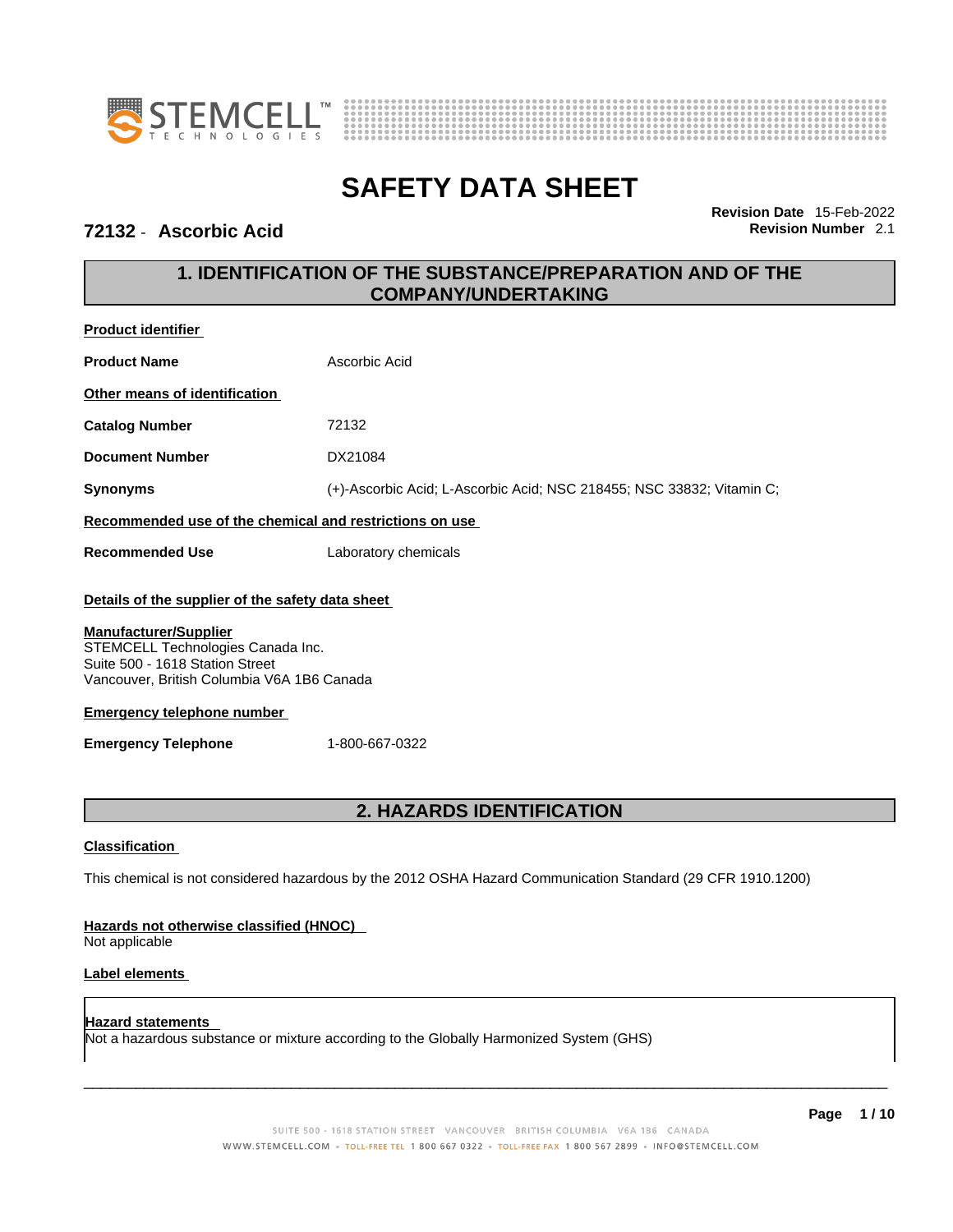



\_\_\_\_\_\_\_\_\_\_\_\_\_\_\_\_\_\_\_\_\_\_\_\_\_\_\_\_\_\_\_\_\_\_\_\_\_\_\_\_\_\_\_\_\_\_\_\_\_\_\_\_\_\_\_\_\_\_\_\_\_\_\_\_\_\_\_\_\_\_\_\_\_\_\_\_\_\_\_\_\_\_\_\_\_\_\_\_\_\_\_\_\_ **Revision Date** 15-Feb-2022

# **72132** - **Ascorbic Acid Revision Number** 2.1

The product contains no substances which at their given concentration, are considered to be hazardous to health.

**Appearance** Crystalline **Physical state** Solid **Odor** No data available

**Other Information** 

# Not applicable

#### **Unknown acute toxicity** 100 % of the mixture consists of ingredient(s) of unknown toxicity

- 0 % of the mixture consists of ingredient(s) of unknown acute oral toxicity
- 100 % of the mixture consists of ingredient(s) of unknown acute dermal toxicity
- 100 % of the mixture consists of ingredient(s) of unknown acute inhalation toxicity (gas)
- 100 % of the mixture consists of ingredient(s) of unknown acute inhalation toxicity (vapor)

100 % of the mixture consists of ingredient(s) of unknown acute inhalation toxicity (dust/mist)

### **3. COMPOSITION/INFORMATION ON INGREDIENTS**

#### **Substance**

Not a hazardous substance or mixture according to the Globally Harmonized System (GHS) **Synonyms** (+)-Ascorbic Acid;. L-Ascorbic Acid;. NSC 218455;. NSC 33832;. Vitamin C;.

| Chemical name                                                 | CAS No.            | Weight-% |
|---------------------------------------------------------------|--------------------|----------|
| $(R)-5-(S)-1,2-$<br>i,2-dihydroxyethyl)-3,4-dihydroxyfuran-2( | -<br>$50 - 81 - 7$ | 100      |
| 5H)-one                                                       |                    |          |

\*The exact percentage (concentration) of composition has been withheld as a trade secret.

### **4. FIRST AID MEASURES**

#### **Description of first aid measures**

| <b>Inhalation</b>   | Remove to fresh air.                                                                                                    |
|---------------------|-------------------------------------------------------------------------------------------------------------------------|
| Eye contact         | Rinse thoroughly with plenty of water for at least 15 minutes, lifting lower and upper eyelids.<br>Consult a physician. |
| <b>Skin contact</b> | Wash skin with soap and water.                                                                                          |
| <b>Ingestion</b>    | Clean mouth with water and drink afterwards plenty of water.                                                            |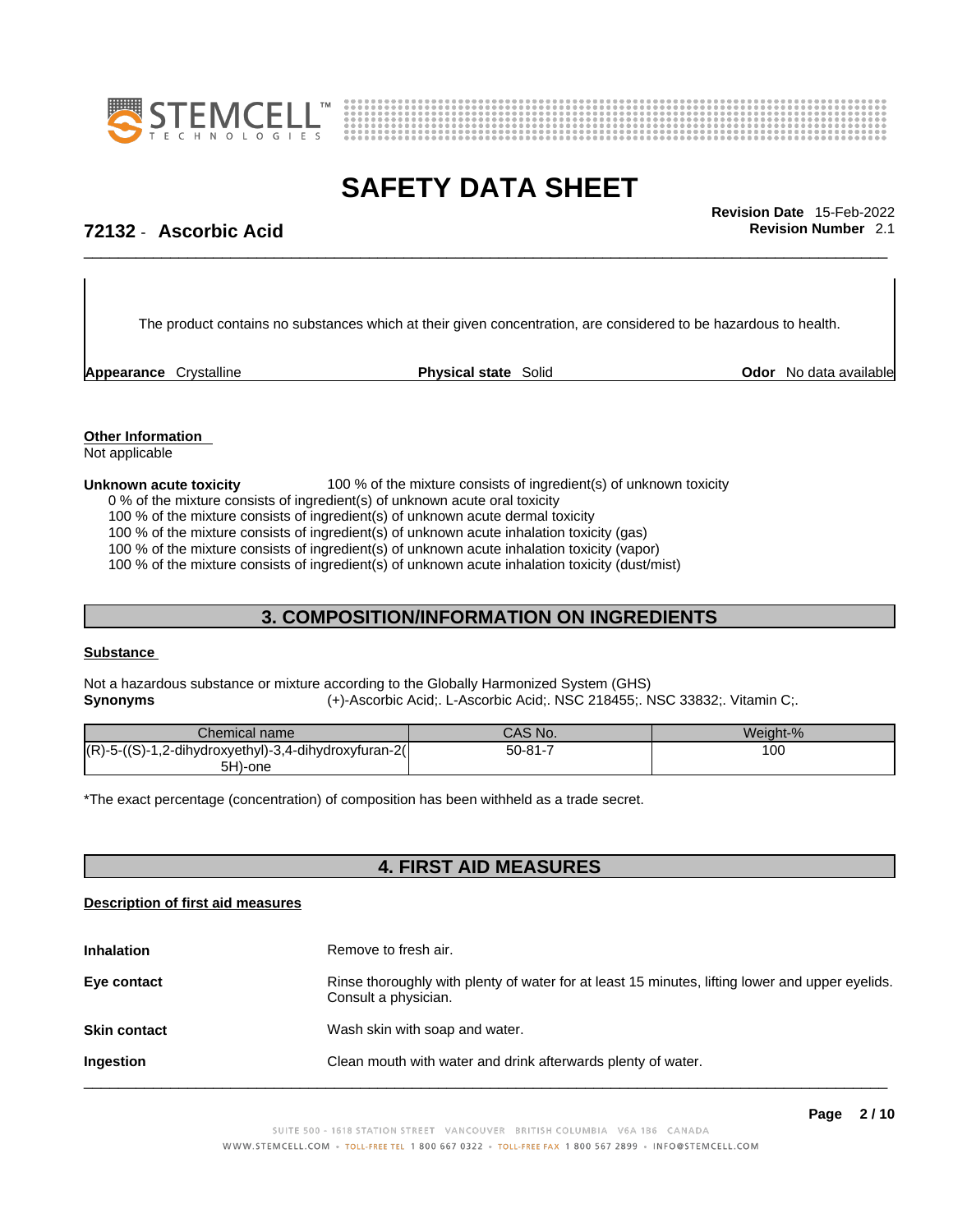



\_\_\_\_\_\_\_\_\_\_\_\_\_\_\_\_\_\_\_\_\_\_\_\_\_\_\_\_\_\_\_\_\_\_\_\_\_\_\_\_\_\_\_\_\_\_\_\_\_\_\_\_\_\_\_\_\_\_\_\_\_\_\_\_\_\_\_\_\_\_\_\_\_\_\_\_\_\_\_\_\_\_\_\_\_\_\_\_\_\_\_\_\_ **Revision Date** 15-Feb-2022

# **72132** - **Ascorbic Acid Revision Number** 2.1

| Note to physicians                                                                                               | marcation or any mimealate mealoal attention and special treatment necaed<br>Treat symptomatically.                                   |
|------------------------------------------------------------------------------------------------------------------|---------------------------------------------------------------------------------------------------------------------------------------|
|                                                                                                                  |                                                                                                                                       |
|                                                                                                                  | <b>5. FIRE-FIGHTING MEASURES</b>                                                                                                      |
| <b>Suitable Extinguishing Media</b>                                                                              | Use extinguishing measures that are appropriate to local circumstances and the<br>surrounding environment.                            |
| Unsuitable extinguishing media                                                                                   | CAUTION: Use of water spray when fighting fire may be inefficient.                                                                    |
| Specific hazards arising from the<br>chemical                                                                    | No information available.                                                                                                             |
| <b>Explosion data</b><br><b>Sensitivity to Mechanical Impact None.</b><br><b>Sensitivity to Static Discharge</b> | None.                                                                                                                                 |
| Special protective equipment for<br>fire-fighters                                                                | Firefighters should wear self-contained breathing apparatus and full firefighting turnout<br>gear. Use personal protection equipment. |

### **6. ACCIDENTAL RELEASE MEASURES**

**Personal precautions, protective equipment and emergency procedures**

**Personal precautions** Ensure adequate ventilation.

**Most important symptoms and effects, both acute and delayed**

**Indication of any immediate medical attention and special treatment needed**

**Symptoms** No information available.

**Environmental precautions Environmental precautions** See Section 12 for additional Ecological Information. **Methods and material for containment and cleaning up Methods for containment** Prevent further leakage or spillage if safe to do so. **Methods for cleaning up** Pick up and transfer to properly labeled containers. **Prevention of secondary hazards** Clean contaminated objects and areas thoroughly observing environmental regulations.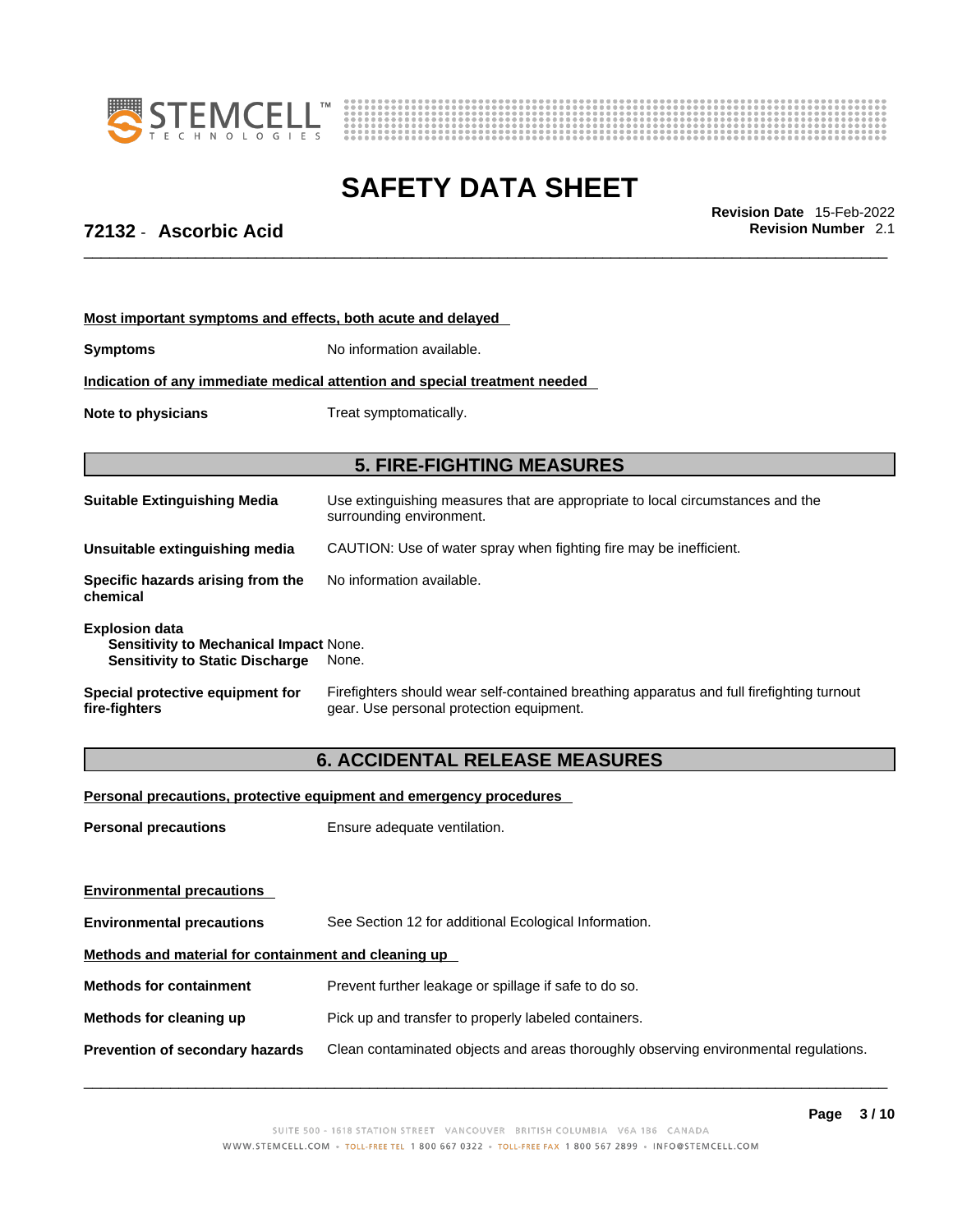



\_\_\_\_\_\_\_\_\_\_\_\_\_\_\_\_\_\_\_\_\_\_\_\_\_\_\_\_\_\_\_\_\_\_\_\_\_\_\_\_\_\_\_\_\_\_\_\_\_\_\_\_\_\_\_\_\_\_\_\_\_\_\_\_\_\_\_\_\_\_\_\_\_\_\_\_\_\_\_\_\_\_\_\_\_\_\_\_\_\_\_\_\_ **Revision Date** 15-Feb-2022

# **72132** - **Ascorbic Acid Revision Number** 2.1

| Conditions for safe storage, including any incompatibilities                                                                                                                                                                                                                                                                                                                   |  |  |
|--------------------------------------------------------------------------------------------------------------------------------------------------------------------------------------------------------------------------------------------------------------------------------------------------------------------------------------------------------------------------------|--|--|
| Store in accordance with information listed on the Product Information Sheet (PIS).                                                                                                                                                                                                                                                                                            |  |  |
|                                                                                                                                                                                                                                                                                                                                                                                |  |  |
|                                                                                                                                                                                                                                                                                                                                                                                |  |  |
|                                                                                                                                                                                                                                                                                                                                                                                |  |  |
| The following ingredients are the only ingredients of the product above the cut-off level (or<br>level that contributes to the hazard classification of the mixture) which have an exposure<br>limit applicable in the region for which this safety data sheet is intended or other<br>recommended limit. At this time, the other relevant constituents have no known exposure |  |  |
|                                                                                                                                                                                                                                                                                                                                                                                |  |  |
|                                                                                                                                                                                                                                                                                                                                                                                |  |  |
|                                                                                                                                                                                                                                                                                                                                                                                |  |  |
|                                                                                                                                                                                                                                                                                                                                                                                |  |  |
|                                                                                                                                                                                                                                                                                                                                                                                |  |  |
| No protective equipment is needed under normal use conditions. If exposure limits are<br>exceeded or irritation is experienced, ventilation and evacuation may be required.                                                                                                                                                                                                    |  |  |
|                                                                                                                                                                                                                                                                                                                                                                                |  |  |
|                                                                                                                                                                                                                                                                                                                                                                                |  |  |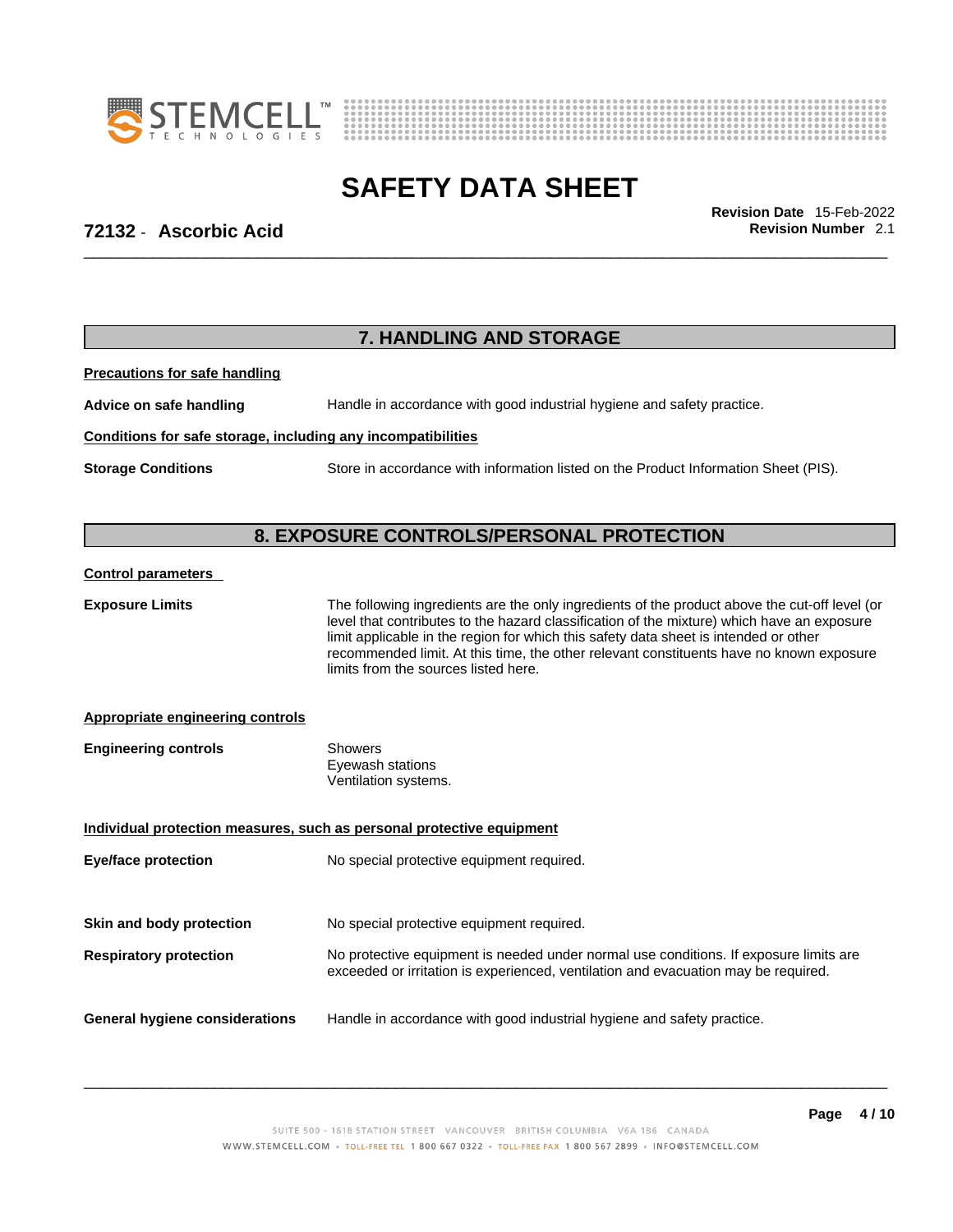



\_\_\_\_\_\_\_\_\_\_\_\_\_\_\_\_\_\_\_\_\_\_\_\_\_\_\_\_\_\_\_\_\_\_\_\_\_\_\_\_\_\_\_\_\_\_\_\_\_\_\_\_\_\_\_\_\_\_\_\_\_\_\_\_\_\_\_\_\_\_\_\_\_\_\_\_\_\_\_\_\_\_\_\_\_\_\_\_\_\_\_\_\_ **Revision Date** 15-Feb-2022

# **72132** - **Ascorbic Acid Revision Number** 2.1

# **9. PHYSICAL AND CHEMICAL PROPERTIES**

| Information on basic physical and chemical properties |                                             |                  |  |
|-------------------------------------------------------|---------------------------------------------|------------------|--|
| <b>Physical state</b>                                 | Solid                                       |                  |  |
| Appearance                                            | Crystalline                                 |                  |  |
| Color                                                 | No information available                    |                  |  |
| Odor                                                  | No data available                           |                  |  |
| <b>Odor threshold</b>                                 | No data available                           |                  |  |
|                                                       |                                             |                  |  |
| <b>Property</b>                                       | <b>Values</b>                               | Remarks • Method |  |
| рH                                                    | No data available                           | None known       |  |
| Melting point / freezing point                        | 191 °C / 375.8 °F                           | None known       |  |
| Boiling point / boiling range                         | No data available                           | None known       |  |
| <b>Flash point</b>                                    | No data available                           | None known       |  |
| <b>Evaporation rate</b>                               | No data available                           | None known       |  |
| <b>Flammability (solid, gas)</b>                      | Product is not flammable.                   | None known       |  |
| <b>Flammability Limit in Air</b>                      |                                             | None known       |  |
| <b>Upper flammability limit:</b>                      | No data available                           |                  |  |
| Lower flammability limit:                             | No data available                           |                  |  |
| Vapor pressure                                        | No data available                           | None known       |  |
| Vapor density                                         | No data available                           | None known       |  |
| <b>Relative density</b>                               | No data available                           | None known       |  |
| <b>Water solubility</b>                               | 333 g/L (at 20 °C (68 °F))                  | None known       |  |
| Solubility in other solvents                          | DMF: 12.5 mg/mL; DMSO: 10 mg/mL; None known |                  |  |
|                                                       | PBS (pH 7.2): 3.3 mg/mL; Water: 10          |                  |  |
|                                                       | mg/ml                                       |                  |  |
| <b>Partition coefficient</b>                          | No data available                           | None known       |  |
| <b>Autoignition temperature</b>                       | No data available                           | None known       |  |
| <b>Decomposition temperature</b>                      | No data available                           | None known       |  |
| <b>Kinematic viscosity</b>                            | No data available                           | None known       |  |
| <b>Dynamic viscosity</b>                              | No data available                           | None known       |  |
| <b>Explosive properties</b>                           | No data available                           |                  |  |
| <b>Oxidizing properties</b>                           | No information available                    |                  |  |
|                                                       |                                             |                  |  |
| <b>Other Information</b>                              |                                             |                  |  |
| <b>Softening point</b>                                | No information available                    |                  |  |
| <b>Molecular weight</b>                               | 176.1                                       |                  |  |
| <b>Molecular formula</b>                              | C6H8O6                                      |                  |  |
| <b>VOC Content (%)</b>                                | No information available                    |                  |  |
| <b>Liquid Density</b>                                 | No information available                    |                  |  |
| <b>Bulk density</b>                                   | No information available                    |                  |  |
|                                                       |                                             |                  |  |
|                                                       | <b>10. STABILITY AND REACTIVITY</b>         |                  |  |
|                                                       |                                             |                  |  |
| <b>Reactivity</b>                                     | No information available.                   |                  |  |
|                                                       |                                             |                  |  |

 $\_$  ,  $\_$  ,  $\_$  ,  $\_$  ,  $\_$  ,  $\_$  ,  $\_$  ,  $\_$  ,  $\_$  ,  $\_$  ,  $\_$  ,  $\_$  ,  $\_$  ,  $\_$  ,  $\_$  ,  $\_$  ,  $\_$  ,  $\_$  ,  $\_$  ,  $\_$  ,  $\_$  ,  $\_$  ,  $\_$  ,  $\_$  ,  $\_$  ,  $\_$  ,  $\_$  ,  $\_$  ,  $\_$  ,  $\_$  ,  $\_$  ,  $\_$  ,  $\_$  ,  $\_$  ,  $\_$  ,  $\_$  ,  $\_$  ,

**Chemical stability** Stable under recommended transport or storage conditions.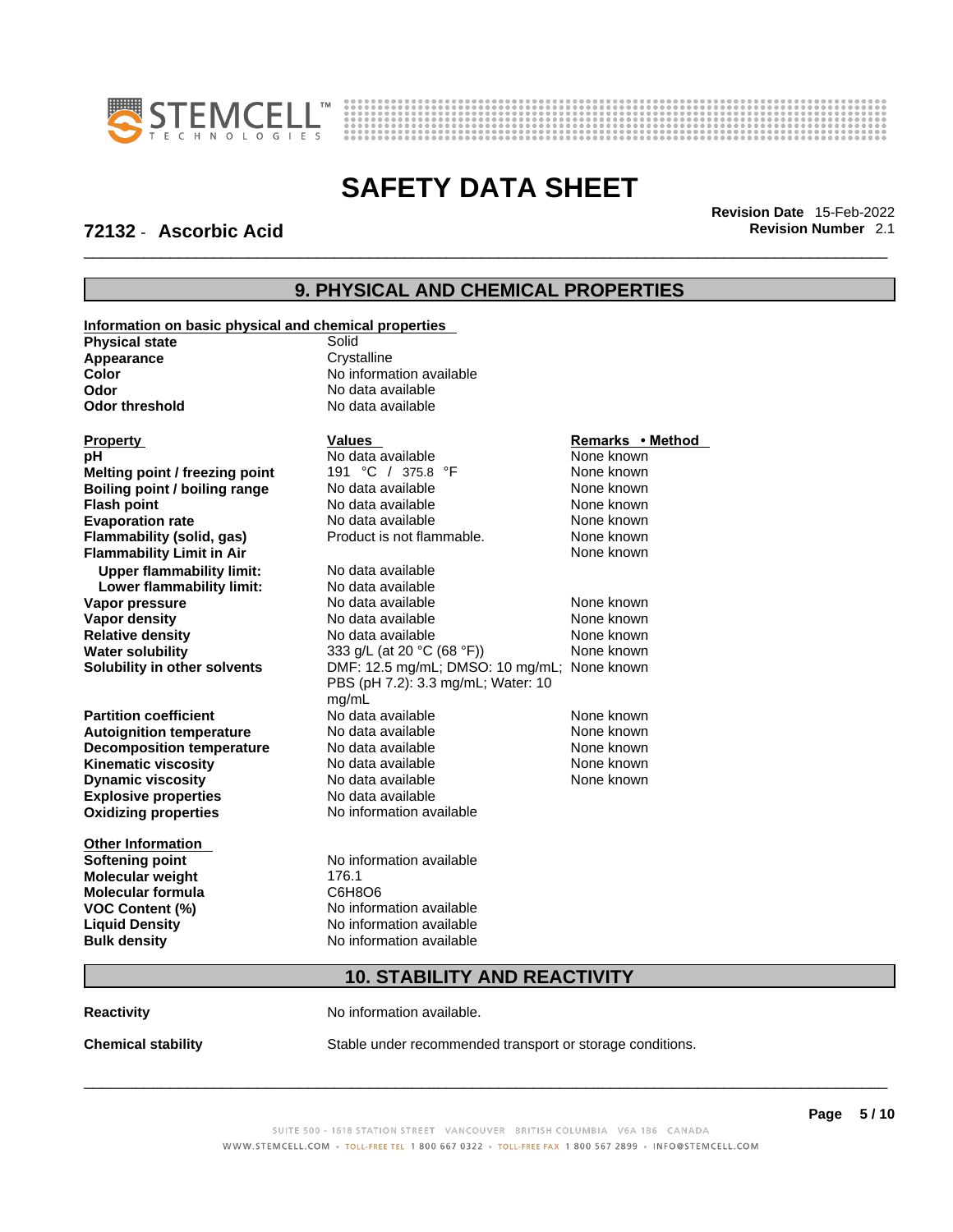



\_\_\_\_\_\_\_\_\_\_\_\_\_\_\_\_\_\_\_\_\_\_\_\_\_\_\_\_\_\_\_\_\_\_\_\_\_\_\_\_\_\_\_\_\_\_\_\_\_\_\_\_\_\_\_\_\_\_\_\_\_\_\_\_\_\_\_\_\_\_\_\_\_\_\_\_\_\_\_\_\_\_\_\_\_\_\_\_\_\_\_\_\_ **Revision Date** 15-Feb-2022

# **72132** - **Ascorbic Acid Revision Number** 2.1

**Possibility of hazardous reactions** None under normal processing. **Conditions to avoid** None known based on information supplied. **Incompatible materials** Strong oxidizing agents.

**Hazardous decomposition products** Carbon dioxide (CO2). Carbon monoxide.

### **11. TOXICOLOGICAL INFORMATION**

#### **Information on likely routes of exposure**

| <b>Product Information</b>            |                                                                                                 |
|---------------------------------------|-------------------------------------------------------------------------------------------------|
| <b>Inhalation</b>                     | Specific test data for the substance or mixture is not available.                               |
| Eye contact                           | Specific test data for the substance or mixture is not available.                               |
| <b>Skin contact</b>                   | Specific test data for the substance or mixture is not available.                               |
| Ingestion                             | Specific test data for the substance or mixture is not available.                               |
|                                       | Symptoms related to the physical, chemical and toxicological characteristics                    |
| Symptoms                              | No information available.                                                                       |
| <b>Numerical measures of toxicity</b> |                                                                                                 |
| <b>Acute toxicity</b>                 |                                                                                                 |
| ATEmix (oral)                         | The following values are calculated based on chapter 3.1 of the GHS document<br>11,900.00 mg/kg |

**Unknown acute toxicity** 100 % of the mixture consists of ingredient(s) of unknown toxicity

0 % of the mixture consists of ingredient(s) of unknown acute oral toxicity

100 % of the mixture consists of ingredient(s) of unknown acute dermal toxicity

100 % of the mixture consists of ingredient(s) of unknown acute inhalation toxicity (gas)

100 % of the mixture consists of ingredient(s) of unknown acute inhalation toxicity (vapor)

100 % of the mixture consists of ingredient(s) of unknown acute inhalation toxicity (dust/mist)

Product Information

#### **Component Information**

| Chemical name                       | Oral LD50            | Dermal LD50 | <b>Inhalation LC50</b> |
|-------------------------------------|----------------------|-------------|------------------------|
| $(R)-5-((S)-1,2-dihydroxyethyl)-3,$ | = 11900 mg/kg<br>Rat |             |                        |
| 4-dihydroxyfuran-2(5H)-one          |                      |             |                        |
| $50 - 81 - 7$                       |                      |             |                        |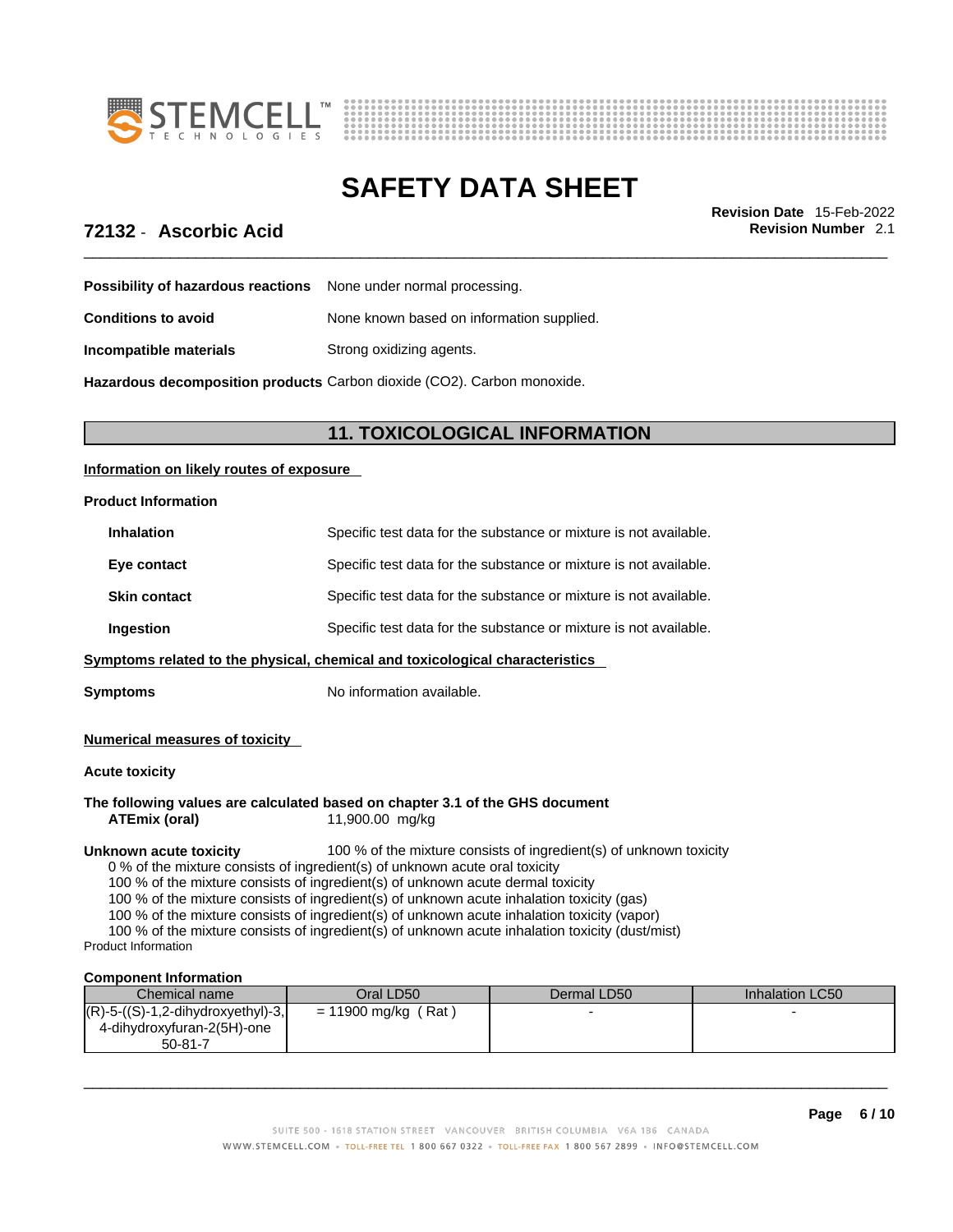



\_\_\_\_\_\_\_\_\_\_\_\_\_\_\_\_\_\_\_\_\_\_\_\_\_\_\_\_\_\_\_\_\_\_\_\_\_\_\_\_\_\_\_\_\_\_\_\_\_\_\_\_\_\_\_\_\_\_\_\_\_\_\_\_\_\_\_\_\_\_\_\_\_\_\_\_\_\_\_\_\_\_\_\_\_\_\_\_\_\_\_\_\_ **Revision Date** 15-Feb-2022

# **72132** - **Ascorbic Acid Revision Number** 2.1

**Delayed and immediate effects as well as chronic effects from short and long-term exposure**

| <b>Skin corrosion/irritation</b>                                | No information available.                                                 |
|-----------------------------------------------------------------|---------------------------------------------------------------------------|
| <b>Product Information</b>                                      |                                                                           |
| Serious eye damage/eye irritation<br><b>Product Information</b> | No information available.                                                 |
| Respiratory or skin sensitization<br><b>Product Information</b> | No information available.                                                 |
| <b>Germ cell mutagenicity</b><br><b>Product Information</b>     | No information available.                                                 |
| Carcinogenicity                                                 | No information available.                                                 |
| <b>Reproductive toxicity</b>                                    | No information available.                                                 |
|                                                                 | <b>Product Information</b>                                                |
| <b>STOT - single exposure</b>                                   | No information available.                                                 |
|                                                                 | <b>Product Information</b>                                                |
| <b>STOT - repeated exposure</b>                                 | No information available.                                                 |
|                                                                 | <b>Product Information</b>                                                |
| <b>Aspiration hazard</b><br><b>RTECS#</b>                       | No information available.<br>MA4375000                                    |
|                                                                 | <b>12. ECOLOGICAL INFORMATION</b>                                         |
| <b>Ecotoxicity</b>                                              | The environmental impact of this product has not been fully investigated. |
|                                                                 | <b>Product Information</b>                                                |
| Persistence and degradability                                   | No information available.                                                 |
| <b>Bioaccumulation</b>                                          | There is no data for this product.                                        |
| Other adverse effects                                           | No information available.                                                 |

# **13. DISPOSAL CONSIDERATIONS**

**Waste treatment methods**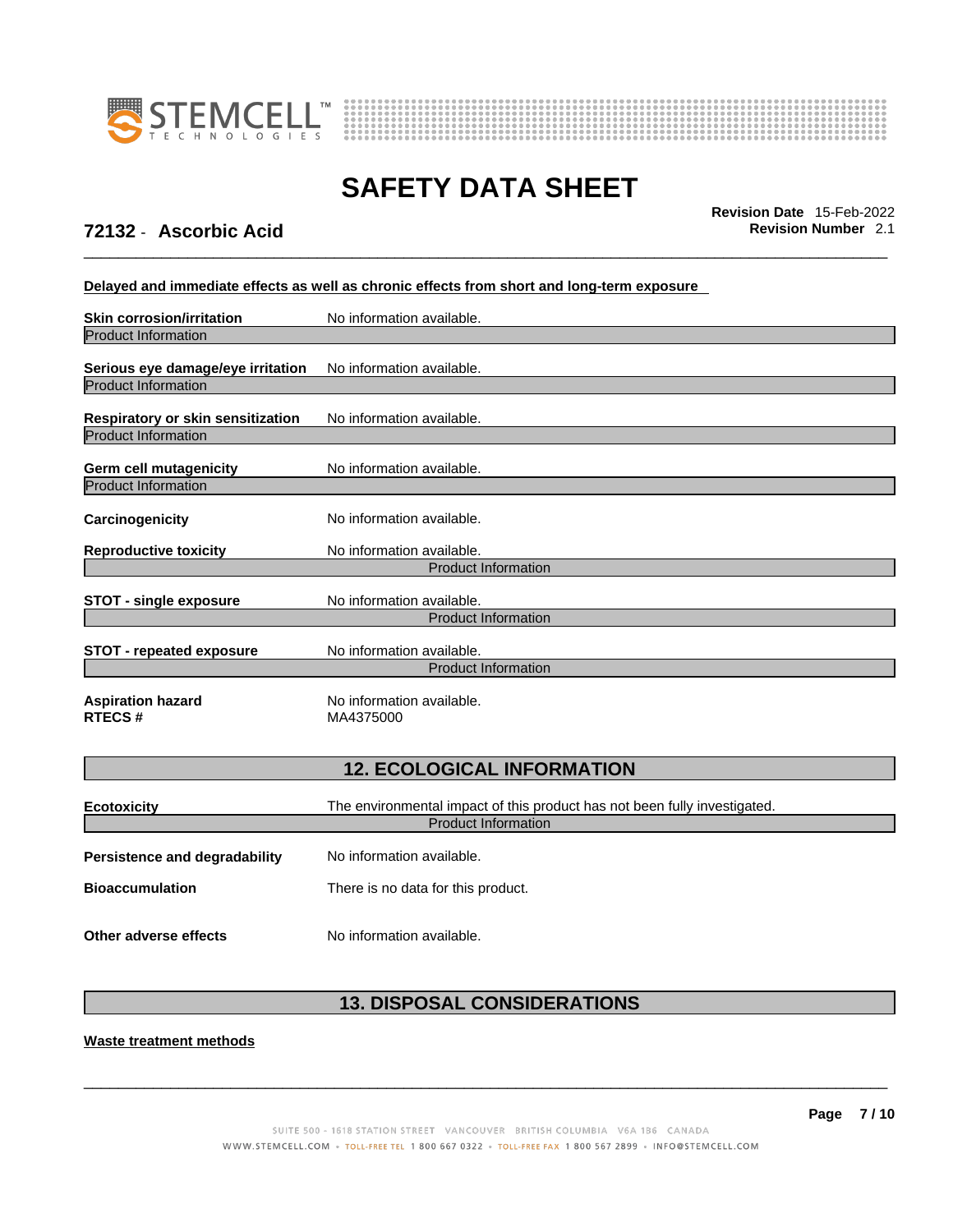



\_\_\_\_\_\_\_\_\_\_\_\_\_\_\_\_\_\_\_\_\_\_\_\_\_\_\_\_\_\_\_\_\_\_\_\_\_\_\_\_\_\_\_\_\_\_\_\_\_\_\_\_\_\_\_\_\_\_\_\_\_\_\_\_\_\_\_\_\_\_\_\_\_\_\_\_\_\_\_\_\_\_\_\_\_\_\_\_\_\_\_\_\_ **Revision Date** 15-Feb-2022

### **72132** - **Ascorbic Acid Revision Number** 2.1

| Waste from residues/unused    | Dispose of in accordance with local regulations. Dispose of waste in accordance with |
|-------------------------------|--------------------------------------------------------------------------------------|
| products                      | environmental legislation.                                                           |
| <b>Contaminated packaging</b> | Do not reuse empty containers.                                                       |

### **14. TRANSPORT INFORMATION**

| <b>DOT</b>  | Not regulated |
|-------------|---------------|
| <b>TDG</b>  | Not regulated |
| <b>MEX</b>  | Not regulated |
| ICAO (air)  | Not regulated |
| <b>IATA</b> | Not regulated |
| <b>IMDG</b> | Not regulated |
| <b>RID</b>  | Not regulated |
| <b>ADR</b>  | Not regulated |
| <b>ADN</b>  | Not regulated |

### **15. REGULATORY INFORMATION**

| <b>International Inventories</b> |          |
|----------------------------------|----------|
| <b>TSCA</b>                      | Complies |
| <b>DSL/NDSL</b>                  | Complies |
| <b>EINECS/ELINCS</b>             | Complies |
| <b>ENCS</b>                      | Complies |
| <b>IECSC</b>                     | Complies |
| <b>KECL</b>                      | Complies |
| <b>PICCS</b>                     | Complies |
| <b>AICS</b>                      | Complies |

 **Legend:** 

 **TSCA** - United States Toxic Substances Control Act Section 8(b) Inventory  **DSL/NDSL** - Canadian Domestic Substances List/Non-Domestic Substances List  **EINECS/ELINCS** - European Inventory of Existing Chemical Substances/European List of Notified Chemical Substances  **ENCS** - Japan Existing and New Chemical Substances  **IECSC** - China Inventory of Existing Chemical Substances  **KECL** - Korean Existing and Evaluated Chemical Substances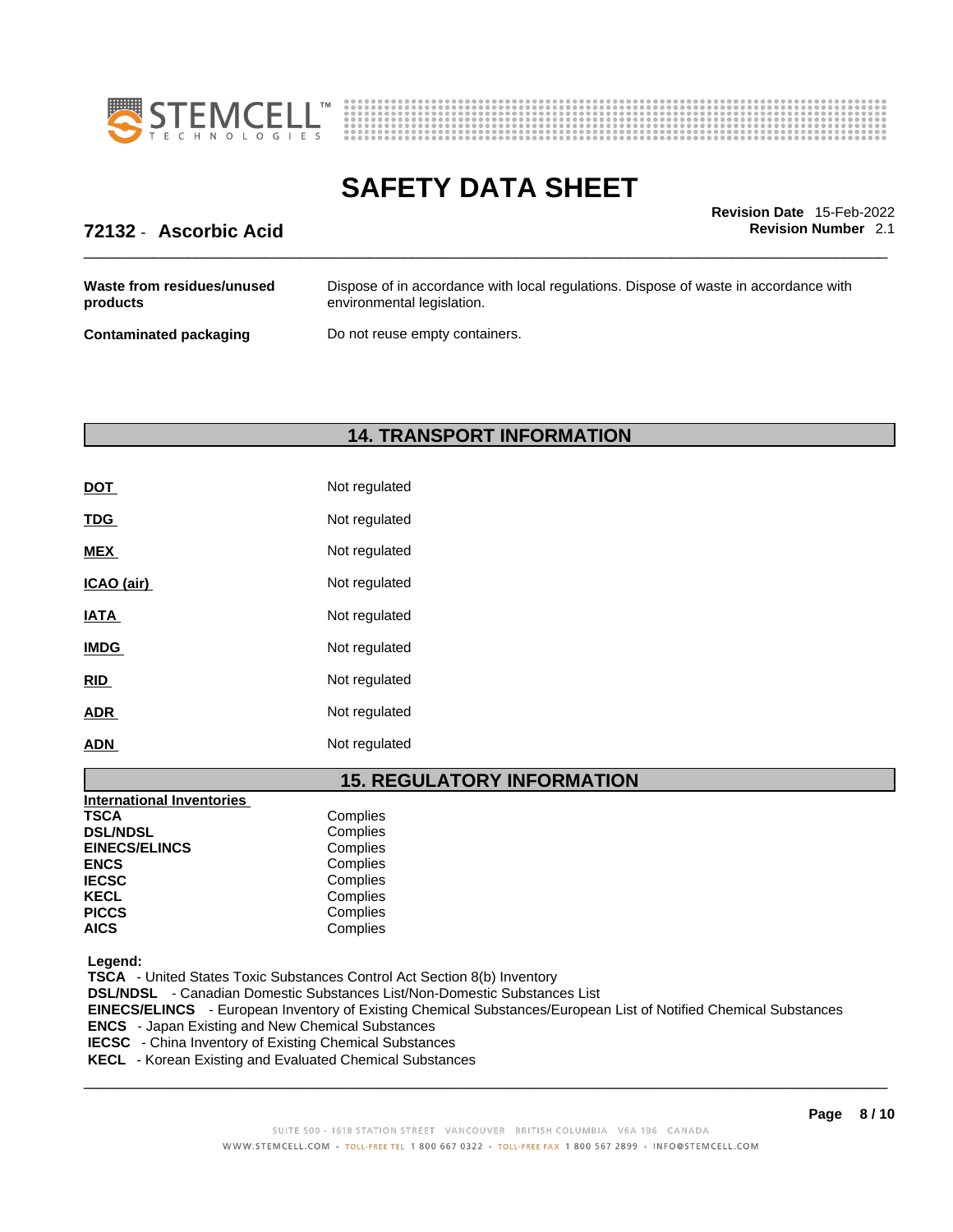



**72132** - **Ascorbic Acid Revision Number** 2.1

\_\_\_\_\_\_\_\_\_\_\_\_\_\_\_\_\_\_\_\_\_\_\_\_\_\_\_\_\_\_\_\_\_\_\_\_\_\_\_\_\_\_\_\_\_\_\_\_\_\_\_\_\_\_\_\_\_\_\_\_\_\_\_\_\_\_\_\_\_\_\_\_\_\_\_\_\_\_\_\_\_\_\_\_\_\_\_\_\_\_\_\_\_ **Revision Date** 15-Feb-2022

 **PICCS** - Philippines Inventory of Chemicals and Chemical Substances  **AICS** - Australian Inventory of Chemical Substances

#### **US Federal Regulations**

#### **SARA 313**

Section 313 of Title III of the Superfund Amendments and Reauthorization Act of 1986 (SARA). This product does not contain any chemicals which are subject to the reporting requirements of the Act and Title 40 of the Code of Federal Regulations, Part 372.

| SARA 311/312 Hazard Categories    |           |  |
|-----------------------------------|-----------|--|
| Acute health hazard               | No        |  |
| <b>Chronic Health Hazard</b>      | No        |  |
| Fire hazard                       | No        |  |
| Sudden release of pressure hazard | <b>No</b> |  |
| <b>Reactive Hazard</b>            | No        |  |

#### **CWA** (Clean Water Act)

This product does not contain any substances regulated as pollutants pursuant to the Clean Water Act (40 CFR 122.21 and 40 CFR 122.42).

#### **CERCLA**

This material, as supplied, does not contain any substances regulated as hazardous substances under the Comprehensive Environmental Response Compensation and Liability Act (CERCLA) (40 CFR 302) or the Superfund Amendments and Reauthorization Act (SARA) (40 CFR 355). There may be specific reporting requirements at the local, regional, or state level pertaining to releases of this material.

#### **US State Regulations**

#### **California Proposition 65**

This product does not contain any Proposition 65 chemicals.

#### **U.S. State Right-to-Know Regulations**

**US State Regulations** This product does not contain any substances regulated by state right-to-know regulations

#### **U.S. EPA Label Information**

**EPA Pesticide Registration Number** Not applicable

### **16. OTHER INFORMATION, INCLUDING DATE OF PREPARATION OF THE LAST REVISION**